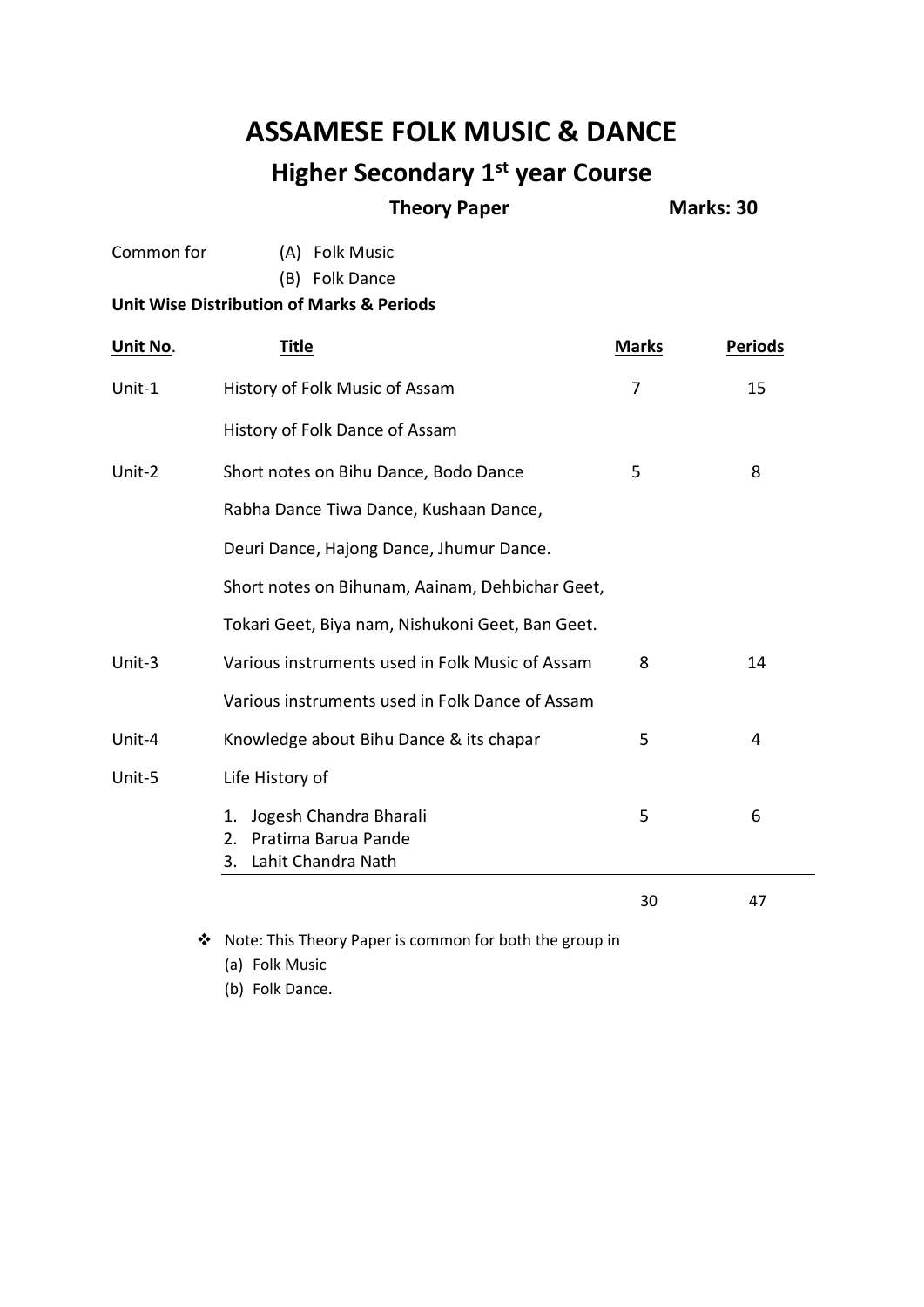# **ASSAMESE FOLK MUSIC & DANCE**

# **Higher Secondary 1st year Course**

## **Practical Paper**

## **(A)Folk Music**

#### **Total Marks 70 Marks**

**Unit wise Distribution of Marks and Periods:**

| Unit No. | <b>Title</b>                           | <b>Marks</b> | <b>Periods</b> |
|----------|----------------------------------------|--------------|----------------|
|          | Assessment of singing performance of   |              |                |
| Unit-1   | Kamrupee Lokageet                      | 15           | 15             |
| Unit-2   | Goalpariya Lokageet                    | 15           | 15             |
| Unit-3   | Tiwa/Bodo songeet                      | 5            | 15             |
| Unit-4   | Bihu naam/Aaai nam                     | 5            | 10             |
| Unit-5   | Tokari geet                            | 10           | 10             |
| Unit-6   | Bishnu Rabha Sangeet & Jyoti Sangeet   | 15           | 15             |
| Unit-7   | Parbati Prasad Baruah Baruah's Sangeet | 5            | 10             |
|          | (Bangeet)                              |              |                |
|          |                                        | 70           | 90             |